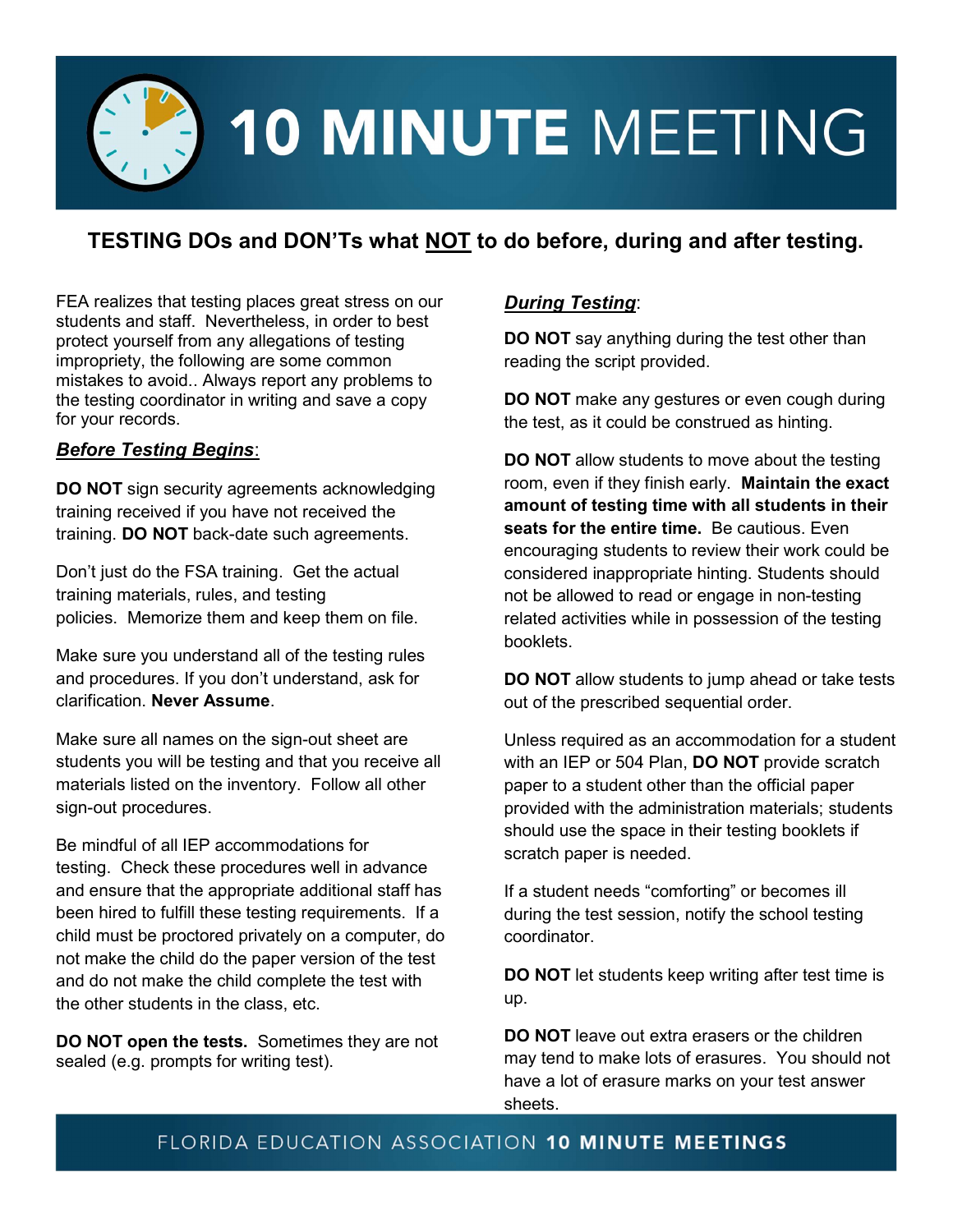

# 10 MINUTE MEETING

### *During Testing Con't.*

**DO NOT** write, grade papers, look at your cell phone or computer or do anything that could be construed as taking notes during testing. Your complete attention must be on your students for the entire test time.

Make sure you never see any of the test questions OR answers of your general education students. If a child calls you over because he or she is having a problem with the test, tell the child that you are not allowed to see the test and cannot help if the child's question has anything to do with exam content. **Never** help a child during the test even if you do NOT give any hints or guidance. **DO NOT** even say, *"Remember the strategies we learned in class."* This can be construed as impermissible hinting.

**DO NOT** leave the testing room. Make sure ALL adults sign the administration log if they enter the room.

**DO NOT** copy, photograph, write down or otherwise duplicate anything from the testing materials. This includes scripts and instructions too.

**DO NOT** share or discuss test content with anyone else. Do not even discuss it with your co-proctors, especially if they are not in the testing room with you.

## *After Testing:*

**DO NOT** pick the tests up early unless specifically directed by your school procedures. You must avoid any possibility of being alone and with access to the testing materials. This could lead to allegations of viewing the tests, or other improprieties. Make sure both administrator and proctor are always present and materials are stored inside a folder or box until returned to the collection site.

**DO NOT** allow yourself to be alone with the answer sheets after collecting them. Whatever the protocols are, immediately return the completed answer sheets to the person authorized to collect them.

**DO NOT** leave the testing materials at a collection site without having the testing coordinator or designee verify that all materials have been returned.

**DO NOT** make erasures on the test answer sheets, even if the children have made stray marks.

**DO NOT** retain copies of test materials, or practice test materials, or make notes about your observations for later use in guiding your students.

**DO NOT** create practice tests consisting of old test questions.

**DO NOT** hold debriefing sessions after testing. If parents insist on having such a session, advise them to have it at home with their child. Make sure any discussion at which you are present focuses on the testing experience and does not involve recalling items from the test.